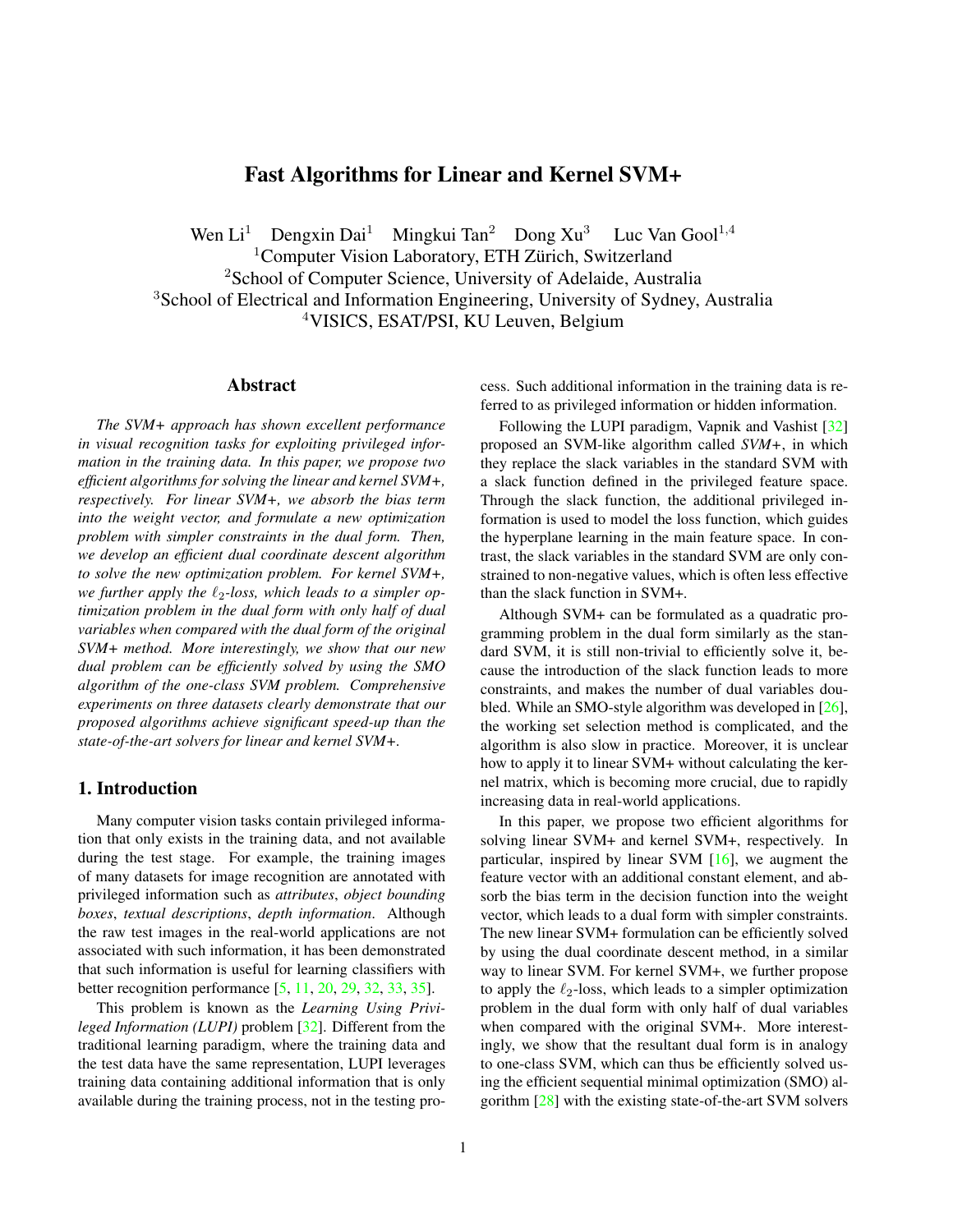such as LIBSVM [10, 1].

We implement our algorithms for linear and kernel SVM+ based on LIBLINEAR [9] and LIBSVM [1], respectively. We conduct extensive experiments on three tasks: digit recognition on the MNIST+ dataset [32], scene recognition on the Scene-15 dataset [22], and web image retrieval on the NUS-WIDE dataset [4]. The results demonstrate that our proposed algorithms achieve significant speed-up than the state-of-the-art solvers for solving the linear and kernel SVM+ problems.

### 2. Related Work

Learning Using Privileged Information (LUPI), as a new learning paradigm, was first proposed by Vapnik and Vashist [32], therein with the SVM+ algorithm. After that, many variants of SVM+ have been proposed for solving different tasks [24, 12, 34, 29, 33, 23]. In [24], Liang and Cherkassky developed a multi-task learning approach based on SVM+. In [17], a multi-task multi-class extension of SVM+ was proposed. Fouad *et al.* [12] designed a two-step approach for metric learning, and Xu *et al.* [34] formulated a convex formulation for metric learning using privileged information based on the information theory metric learning (ITML) method. Sharmanska *et al.* [29] proposed the Rank Transfer method for utilizing privileged information, and demonstrated the effectiveness of privileged information in various computer vision tasks. In [23], Li *et al.* extended SVM+ to the multi-instance learning scenario for image retrieval and object recognition by learning using web data. In [33], Wang *et al.* proposed a classifier learning algorithm for utilizing privileged information. In [11], Feyereisl *et al.* extended structure SVM to exploiting privileged information for object localization.

Vapnik and Vashist also showed that SVM+ has a faster convergence rate than the standard SVM method under certain conditions [32]. A more thorough theoretic study of SVM+ can be found in  $[27]$ . In  $[31]$ , two mechanisms for LUPI are further explained. Lapin *et al.* [21] also discovered the relationship between SVM+ and weighted SVM, while Li *et al.* [23] discussed the connection of the unsupervised domain adaptation method and SVM+.

One closely related work is [26], in which an SMO-style algorithm was developed for the SVM+ problem. However, as the two sets of dual variables introduced for the constraints related to the main and privileged features in the primal form are tangled together in the constraints of dual problem, it is non-trivial to design the working set selection method for the SMO algorithm, and leads to a complicated algorithm that is less efficient in practice. Moreover, it is also unclear that how to apply the the SMO-style algorithm for solving the linear SVM+ problem without calculating the kernel matrix. In contrast, in this paper, by absorbing the bias term into the weight vector of the SVM+ classifier, we

arrive at an optimization problem with simpler constraints in the dual form. Thus, the conventional dual coordinate descent algorithm can be applied to efficiently solve linear SVM+. Moreover, for the SVM+ form, we further apply the *ℓ*2-loss and obtain a smaller dual problem with only a half of dual variables of the original SVM+ formulation. The new dual form shares a similar formulation with one-class SVM, and thus can be solved by using the SMO algorithm implemented in the existing SVM solvers such as LIBSVM [1] without developing any new specific SMO algorithm. We demonstrate that our proposed two algorithms are more efficient than the SMO-style algorithm in [26].

We are also aware that there are some works proposed for solving the tasks in which training and test data contains different information, which are less related to SVM+ [2, 3, 5, 7, 13, 14, 15, 20, 30, 35].

## 3. Learning Using Privileged Information

In the following, we denote a vector (*resp.*, matrix) with a lower (*resp.*, upper) case letter in boldface. For example, **a** represents a vector, and **A** a matrix. The transpose of a vector or matrix is denoted by using the superscript *′* . We use  $\mathbf{0}_n, \mathbf{1}_n \in \mathbb{R}^n$  to represent the column vector with *n* zeros and ones, respectively. We also simply use **0** and **1** instead of  $\mathbf{0}_n$  and  $\mathbf{1}_n$ , when the dimensionality is obvious. Moreover,  $\mathbf{a} \circ \mathbf{b}$  (*resp.*,  $\mathbf{A} \circ \mathbf{B}$ ) denotes the element-wise product between two vectors (*resp.*, matrices).

In the Learning Using Privileged Information (LUPI) paradigm [32], the training samples contain additional information that is not available in the test stage. Formally, we represent the training data as  $\{(\mathbf{x}_i, \tilde{\mathbf{x}}_i, y_i)|i = 1, \dots, n\}$ , where *n* is the total number of training samples,  $\mathbf{x}_i \in \mathbb{R}^D$ is the main feature vector of the *i*-th training sample with *D* being the feature dimensionality,  $\tilde{\mathbf{x}} \in \mathbb{R}^{\tilde{D}}$  is the corresponding privileged feature vector with *D* being its dimension. The goal of LUPI is to learn a decision function  $f(\mathbf{x})$ for classifying any test sample  $\mathbf{x} \in \mathbb{R}^D$  in the main feature space.

In [32], an SVM based approach called *SVM+* was proposed. Similar to SVM, the decision function in SVM+ is represented as  $f(\mathbf{x}) = \mathbf{w}'\phi(\mathbf{x}) + b$ , where  $\phi(\cdot)$  is a feature mapping induced by the kernel on training data, **w** is the weight vector, and *b* is the bias term. The objective of SVM+ can be written as,

$$
\min_{\tilde{\mathbf{w}}, \tilde{b}, \mathbf{w}, b} \frac{1}{2} \left( \|\mathbf{w}\|^2 + \gamma \|\tilde{\mathbf{w}}\|^2 \right) + C \sum_{i=1}^n \xi(\tilde{\mathbf{w}}, \tilde{b}, \psi(\tilde{\mathbf{x}}_i)) \tag{1}
$$

s.t. 
$$
y_i(\mathbf{w}'\phi(\mathbf{x}_i) + b) \ge 1 - \xi(\tilde{\mathbf{w}}, \tilde{b}, \psi(\tilde{\mathbf{x}}_i)),
$$
 (2)

$$
\xi(\tilde{\mathbf{w}}, \tilde{b}, \psi(\tilde{\mathbf{x}}_i)) \ge 0,\tag{3}
$$

where  $\xi(\tilde{\mathbf{w}}, \tilde{b}, \psi(\tilde{\mathbf{x}}_i)) = \tilde{\mathbf{w}}' \psi(\tilde{\mathbf{x}}) + \tilde{b}$  is the slack function defined in the privileged feature space, *ψ*(*·*) is the feature mapping function for the privileged features, and  $\tilde{w}$  and  $\tilde{b}$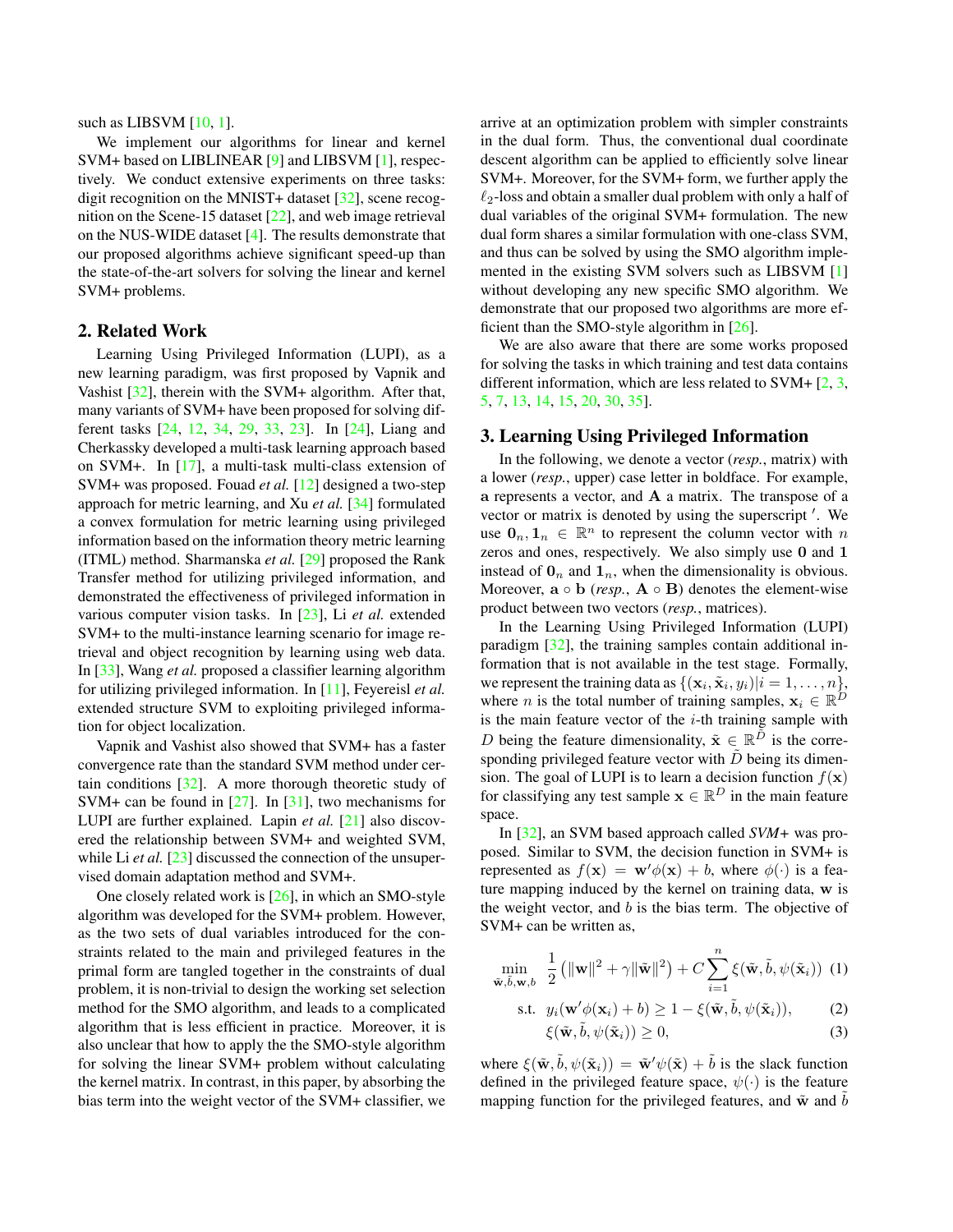are respectively the weight vector and bias term for the slack function. It can be observed that SVM+ replaces the slack variables in the standard SVM formulation with the slack function  $\xi(\tilde{\mathbf{w}}, \tilde{b}, \psi(\tilde{\mathbf{x}}_i))$ . As a result, the loss occurred by the training samples  $x_i$  can be regularized by the privileged information  $\tilde{\mathbf{x}}_i$ , therefore the hyperplane of SVM+ classifier can be tuned by using the privileged information during the training process.

Let us introduce two sets of dual valuables  $\{\alpha_i|_{i=1}^n\}$  and  $\{\zeta_i\}_{i=1}^n\}$  for the constraints in (2) and (3), respectively, and also denote two vectors  $\boldsymbol{\alpha} = [\alpha_1, \dots, \alpha_n]' \in \mathbb{R}^n$  and  $\boldsymbol{\zeta} =$  $[\zeta_1, \ldots, \zeta_n]' \in \mathbb{R}^n$ . We arrive at the dual form of SVM+,

$$
\min_{(\zeta,\alpha)\in\mathcal{A}} \quad \frac{1}{2}(\alpha\circ\mathbf{y})'\mathbf{K}(\alpha\circ\mathbf{y}) - \mathbf{1}'\alpha \tag{4}
$$
\n
$$
+ \frac{1}{2\gamma}(\alpha + \zeta - C\mathbf{1})'\tilde{\mathbf{K}}(\alpha + \zeta - C\mathbf{1}),
$$

where  $\mathcal{A} = \{(\zeta, \alpha)|\mathbf{y}'\alpha = 0, \mathbf{1}'(\alpha + \zeta - C\mathbf{1}) = 0, \alpha \geq 0\}$  $(0, \zeta \geq 0)$  is the feasible set of  $(\alpha, \zeta)$ ,  $\mathbf{K} \in \mathbb{R}^{n \times n}$  is the kernel matrix based on the main training features with each element being  $K_{ij} = \phi(\mathbf{x}_i)' \phi(\mathbf{x}_j)$ , and  $\tilde{\mathbf{K}} \in \mathbb{R}^{n \times n}$  is the kernel matrix based on the privileged features with each element being  $\tilde{K}_{ij} = \psi(\tilde{\mathbf{x}}_i)' \psi(\tilde{\mathbf{x}}_j)$ . After solving the above problem, the weight vectors  $w$  and  $\tilde{w}$  can be reconstructed based on the Karush-Kuhn-Tucker (KKT) conditions as,

$$
\mathbf{w} = \sum_{i=1}^{n} \alpha_i y_i \phi(\mathbf{x}_i), \qquad (5)
$$

$$
\tilde{\mathbf{w}} = \frac{1}{\gamma} \sum_{i=1}^{n} (\alpha_i + \zeta_i - C) \psi(\tilde{\mathbf{x}}_i).
$$
 (6)

Although the dual problem in (4) is a quadratic programming problem, solving it with the existing optimization toolboxes is certainly undesirable for real-world visual recognition tasks. However, it is non-trivial to develop efficient algorithm like the SMO algorithm for solving the standard SVM. The main difficulty comes from the constraint  $\mathbf{1}'(\alpha + \zeta - C\mathbf{1}) = 0$ , in which two sets of dual variables are tangled together, which makes the working set selection method become complicated [26].

## 4. Dual Coordinate Descent Algorithm for Solving Linear SVM+

In this section, we present the dual coordinate descent method for solving the linear SVM+. In particular, we absorb the bias term into the weight vector **w** by appending a constant entry of 1 to each feature vector, *i.e.*,  $\mathbf{x} \leftarrow [\mathbf{x}', 1]'$ , and  $\mathbf{w} \leftarrow [\mathbf{w}', b]'$  for the main features, and  $\tilde{\mathbf{x}} \leftarrow [\tilde{\mathbf{x}}', 1]'$ , and  $\tilde{\mathbf{w}} \leftarrow [\tilde{\mathbf{w}}', \tilde{b}]'$  for privileged information. For ease of presentation, we still use **w** and **x** (*resp.*,  $\tilde{\mathbf{w}}$ ,  $\tilde{\mathbf{x}}$ ) to represent the weight vector and feature vector for the main (*resp.*, privileged) features.

Now, the objective of linear SVM+ can be reformulated as follows,

$$
\min_{\tilde{\mathbf{w}}, \mathbf{w}} \quad \frac{1}{2} \left( \|\mathbf{w}\|^2 + \gamma \|\tilde{\mathbf{w}}\|^2 \right) + C \sum_{i=1}^n \tilde{\mathbf{w}}' \tilde{\mathbf{x}} \quad (7)
$$
\n
$$
\text{s.t.} \quad y_i \mathbf{w}' \mathbf{x}_i \ge 1 - \tilde{\mathbf{w}}' \tilde{\mathbf{x}},
$$
\n
$$
\tilde{\mathbf{w}}' \tilde{\mathbf{x}}_i \ge 0,
$$

and its dual form can be written as,

$$
\min_{(\zeta,\alpha)\in\mathcal{A}} \quad \frac{1}{2}(\alpha \circ \mathbf{y})'\mathbf{K}(\alpha \circ \mathbf{y}) - \mathbf{1}'\alpha \tag{8}
$$
\n
$$
+ \frac{1}{2\gamma}(\alpha + \zeta - C\mathbf{1})'\tilde{\mathbf{K}}(\alpha + \zeta - C\mathbf{1}),
$$

where the feasible set becomes  $A = \{(\zeta, \alpha) | \alpha \geq 0, \zeta \geq 0\}$ 0<sup>}</sup>,  $\mathbf{K} \in \mathbb{R}^{n \times n}$  is the linear kernel matrix of main features defined as  $K_{ij} = \mathbf{x}'_i \mathbf{x}_j$ , and  $\tilde{\mathbf{K}} \in \mathbb{R}^{n \times n}$  is the linear kernel matrix of privileged features defined as  $\tilde{K}_{ij} = \tilde{\mathbf{x}}'_i \tilde{\mathbf{x}}'_j$ . Compared to the dual form of the original SVM+ formulation (4), the objective function remains the same, but we do not have the constraints  $y' \alpha = 0$ ,  $1'(\alpha + \zeta - C1) = 0$ in  $(8)$ , after absorbing of the bias terms in  $(7)$ . The weight vectors  $w$  and  $\tilde{w}$  can be represented using the dual variables in the same way as in  $(5)$  and  $(6)$  without using the feature mapping functions (*i.e.*, we can set  $\phi(\mathbf{x}_i) = \mathbf{x}_i$  and  $\psi(\tilde{\mathbf{x}}_i) = \tilde{\mathbf{x}}_i.$ 

Let us define  $Q =$  $\int_{0}^{\infty} \mathbf{K} \cdot (\mathbf{y} \mathbf{y}') + \frac{1}{\gamma} \tilde{\mathbf{K}} \quad \frac{1}{\gamma} \tilde{\mathbf{K}}$  $\frac{1}{\gamma} \tilde{\mathbf{K}}$   $\frac{\mathbf{i}}{\gamma} \tilde{\mathbf{K}}$ ] *∈*  $\mathbb{R}^{2n \times 2n}, \quad \beta_{\perp} = [\alpha', \zeta']' \quad \in \quad \mathbb{R}^{2n}, \quad \mathbf{e} \quad = \quad [(1 \; + \; -1)$  $\frac{C}{\gamma}$ **K**1<sup> $\}'$ </sup>,  $(\frac{C}{\gamma}$ **K**1<sup> $\)$ </sup><sup> $\}'$ </sup>  $\in \mathbb{R}^{2n}$ , the problem in (8) can be rewritten in a more concise form as,

$$
\min_{\beta} \qquad \frac{1}{2}\beta' \mathbf{Q}\beta - \mathbf{e}'\beta \tag{9}
$$
  
s.t. 
$$
\beta \ge 0.
$$

Now we develop a coordinate descent algorithm for the problem in  $(9)$  similarly as that for linear SVM  $[16]$ . In the dual coordinate descent algorithm, we iteratively update one entry of *β* each time. This process is repeated until the stopping criterion is reached.

In particular, let us denote  $f(\beta) = \frac{1}{2}\beta' \mathbf{Q} \beta - \mathbf{e}' \beta$ , and we propose to update the *i*-th entry as  $\beta_i \leftarrow \beta_i + d$ , where *d* is a scalar variable that needs to be solved. By defining  $\delta^{(i)}$  =  $[0, \ldots, 0, 1, 0, \ldots, 0]$  as the vector with all zeros except the *i*-th entry being one, the subproblem for solving *d* can be formulated as

$$
\min_{d} f(\boldsymbol{\beta} + d\boldsymbol{\delta}^{(i)}) \quad \text{s.t. } \boldsymbol{\beta} + d\boldsymbol{\delta}^{(i)} \ge 0,
$$
\n(10)

which has an analytic solution as follows,

$$
d = \max(-\beta_i, -\frac{\nabla_i f(\boldsymbol{\beta})}{Q_{ii}})
$$
\n(11)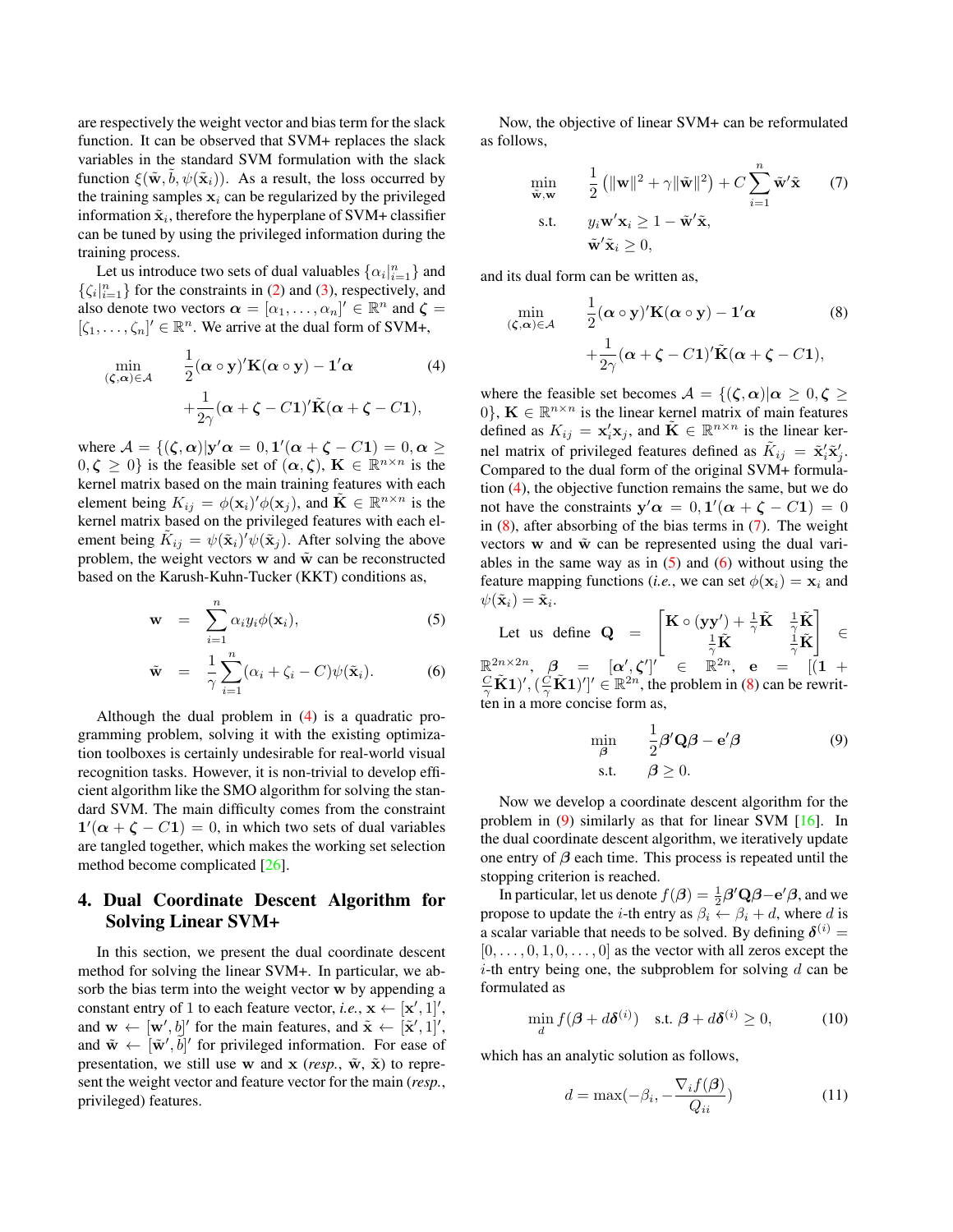where  $Q_{ii}$  is the  $(i, i)$ -th entry of the matrix **Q** in (9), and  $\nabla_i f(\boldsymbol{\beta})$  is the gradient of  $f(\boldsymbol{\beta})$  *w.r.t.*  $\beta_i$ .

Now we discuss how to efficiently calculate the righthand side of  $(11)$ . The scalar  $Q_{ii}$  can be pre-computed efficiently, so the major problem is the calculation of  $\nabla_i f(\boldsymbol{\beta})$ . In particular, the gradient of  $f(\boldsymbol{\beta})$  can be written as  $\nabla f(\boldsymbol{\beta}) = \mathbf{Q}\boldsymbol{\beta} - \mathbf{e}$ . Then, for any given index *i*, the gradient of  $f(\boldsymbol{\beta})$  *w.r.t.*  $\beta_i$  can be calculate as,

$$
\nabla_i f(\boldsymbol{\beta}) = (\mathbf{Q}\boldsymbol{\beta})_i - e_i = \sum_{j=1}^{2n} Q_{ij} \beta_j - e_i, \qquad (12)
$$

where  $Q_{ij}$  is the  $(i, j)$ -th element of the matrix **Q**, and  $e_i$  is the *i*-th element of the vector **e**.

We discuss the detailed calculations in two cases. Let us denote a matrix  $\mathbf{H} = \mathbf{K} \circ \mathbf{y} \mathbf{y}' \in \mathbb{R}^{n \times n}$ . For  $\forall i = 1, \dots, n$ , we have

$$
\sum_{j=1}^{2n} Q_{ij} \beta_j = \sum_{j=1}^{n} H_{ij} \alpha_j + \frac{1}{\gamma} \sum_{j=1}^{n} \tilde{K}_{ij} \alpha_j + \frac{1}{\gamma} \sum_{j=1}^{n} \tilde{K}_{ij} \zeta_j
$$

where  $H_{ij}$  is the  $(i, j)$ -th element of the matrix **H**. We also have  $e_i = 1 + \frac{C}{\gamma} \sum_{j=1}^n \tilde{K}_{ij}$ . By applying the KKT conditions *w.r.t.* **w** and  $\tilde{\mathbf{w}}$  in (5) and (6), the gradient of *f w.r.t.*  $\beta_i$ in  $(12)$  can be written as,

$$
\nabla_i f(\boldsymbol{\beta})_i = y_i \mathbf{w}' \mathbf{x}_i - 1 + \tilde{\mathbf{w}}' \tilde{\mathbf{x}}_i, \quad \forall 1 \le i \le n \qquad (13)
$$

which takes  $O(D + \tilde{D})$  time complexity, and it can be further speed-up if the feature vectors  $x$  and  $\tilde{x}$  are sparse.

Similarly, for  $\forall i = n+1, \ldots, 2n$ , we have

$$
\sum_{j=1}^{2n} Q_{ij} \beta_j = \frac{1}{\gamma} \sum_{j=1}^n \tilde{K}_{ij} \alpha_j + \frac{1}{\gamma} \sum_{j=1}^n \tilde{K}_{ij} \zeta_j,
$$

and  $e_i = \frac{C}{\gamma} \sum_{j=1}^n \tilde{K}_{ij}$ . By using the KKT condition for  $\tilde{\mathbf{w}}$ in  $(6)$ , the gradient in  $(12)$  can be written as,

$$
\nabla_i f(\boldsymbol{\beta})_i = \tilde{\mathbf{w}}' \tilde{\mathbf{x}}_i, \quad \forall n+1 \le i \le 2n,
$$
 (14)

which takes  $O(D)$  time complexity only, and can also be further speed-up if the feature vector  $\tilde{x}$  is sparse. This completes the calculation of (11).

After solving *d*, we update the *i*-th dual variable  $\beta_i$  by using  $\beta_i \leftarrow \beta_i + d$ . Considering only one dual variable is modified each time, the weight vectors can be updated efficiently at each iteration. Note that we have  $\alpha_i = \beta_i$ when  $1 \leq i \leq n$ , and  $\zeta_{i-n} = \beta_i$ , when  $n+1 \leq i \leq n$ . Based on  $(5)$  and  $(6)$ , the updating rules for **w** and  $\tilde{w}$  can be written as

$$
\mathbf{w} \quad \leftarrow \quad \mathbf{w} + dy_i \mathbf{x}_i, \quad \text{if } 1 \le i \le n \tag{15}
$$

$$
\tilde{\mathbf{w}} \leftarrow \tilde{\mathbf{w}} + \frac{1}{\gamma} d\tilde{\mathbf{x}}_i, \quad \text{if } 1 \le i \le 2n \tag{16}
$$

Algorithm 1 Dual coordinate descent algorithm for solving the linear SVM+ problem in (7)

Input:  $\{(\mathbf{x}_i, \tilde{\mathbf{x}}_i, y_i)|_{i=1}^n\}$ , *C*, and *γ*.

- 1: Initialize **w** = **0**, and  $\tilde{\mathbf{w}} = -\frac{\dot{C}}{\gamma} \sum_{i=1}^{n} \tilde{\mathbf{x}}_i$ .
- 2: Set  $Q_{ii} = \mathbf{x}'_i \mathbf{x}_i$  for  $1 \leq i \leq n$ , and  $Q_{ii} = \tilde{\mathbf{x}}'_i \tilde{\mathbf{x}}_i$  for  $n+1 \leq i \leq 2n$ .
- 3: repeat
- 4: Randomly pick an index *i*.
- 5: if  $1 \leq i \leq n$  then
- 6: Calculate  $\nabla_i f(\boldsymbol{\beta})$  using (13).
- 7: else
- 8: Calculate  $\nabla_i f(\boldsymbol{\beta})$  using (14).
- 9: end if
- 10: Calculate *d* using (11) based on  $Q_{ii}$  and  $\nabla_i f(\boldsymbol{\beta})$ .
- 11: if  $1 \leq i \leq n$  then
- 12: **Update w** using  $(15)$ .
- 13: end if

14: Update  $\tilde{\bf{w}}$  using (16).

15: until The convergence criterion is reached.

**Output:** Weight vectors **w** and  $\tilde{\textbf{w}}$ .

We summarize our dual coordinate descent algorithm for solving linear SVM+ in Algorithm 1. We first initialize the weight vectors as  $\mathbf{w} = \mathbf{0}_D$ , and  $\tilde{\mathbf{w}} = -\frac{C}{\gamma} \sum_{i=1}^n \tilde{\mathbf{x}}_i$  (*i.e.*, the solution of **w** and  $\tilde{\mathbf{w}}$  when  $\alpha = 0$  and  $\zeta = 0$ ). Then, each time, we randomly pick up an index *i*, and solve *d* (*i.e.*, the change of  $\beta_i$ ) using (11). In particular, when  $1 \leq i \leq n$ , we calculate the gradient  $\nabla_i f(\boldsymbol{\beta})$  using (13), and update the weight vectors **w** and  $\tilde{\mathbf{w}}$  using (15) and (16), respectively; when  $n + 1 \leq i \leq 2n$ , we calculate the gradient  $\nabla_i f(\boldsymbol{\beta})$ using  $(14)$  and update the weight vector  $\tilde{w}$  only using  $(16)$ . The above process is repeated until the objective converges. Actually, the problem in (9) can be treated as a special form of the linear SVM problem discussed in [16], so the convergence of our algorithm follows that of the dual coordinate descent algorithm for linear SVM. We implement our algorithm based on the LIBLINEAR software [9].

#### 5. SMO Algorithm for Solving Kernel SVM+

In this section, we develop an efficient algorithm for solving kernel SVM+ based on the *ρ*-SVM formulation. Similar to linear SVM+, we also augment the feature vector in the nonlinear feature space, so we can absorb the bias term into the weight vector, *i.e.*,  $\phi(\mathbf{x}_i) \leftarrow [\phi(\mathbf{x}_i)', 1]'$ and  $\mathbf{w} \leftarrow [\mathbf{w}', b]'$  for the main features (*resp.*,  $\psi(\tilde{\mathbf{x}}_i) \leftarrow$  $[\psi(\tilde{\mathbf{x}}_i)^\prime, 1]^\prime$  and  $\tilde{\mathbf{w}} \leftarrow [\tilde{\mathbf{w}}^\prime, \tilde{b}]^\prime$  for the privileged features)<sup>1</sup>. For ease of presentation, we still use  $\phi(\mathbf{x}_i)$  and **w** to de-

<sup>&</sup>lt;sup>1</sup>Usually we do not know the explicit form of  $\phi(\cdot)$ , but the inner product of the augmented features can be simply calculated by adding one, *i.e.*,  $\phi(\mathbf{x}_i)' \phi(\mathbf{x}_j) \leftarrow \phi(\mathbf{x}_i)' \phi(\mathbf{x}_j) + 1$ , so the kernel matrix based on the augmented features can be calculated by  $\mathbf{K} \leftarrow \mathbf{K} + \mathbf{11}'$ . The same approach can be applied to the privileged features.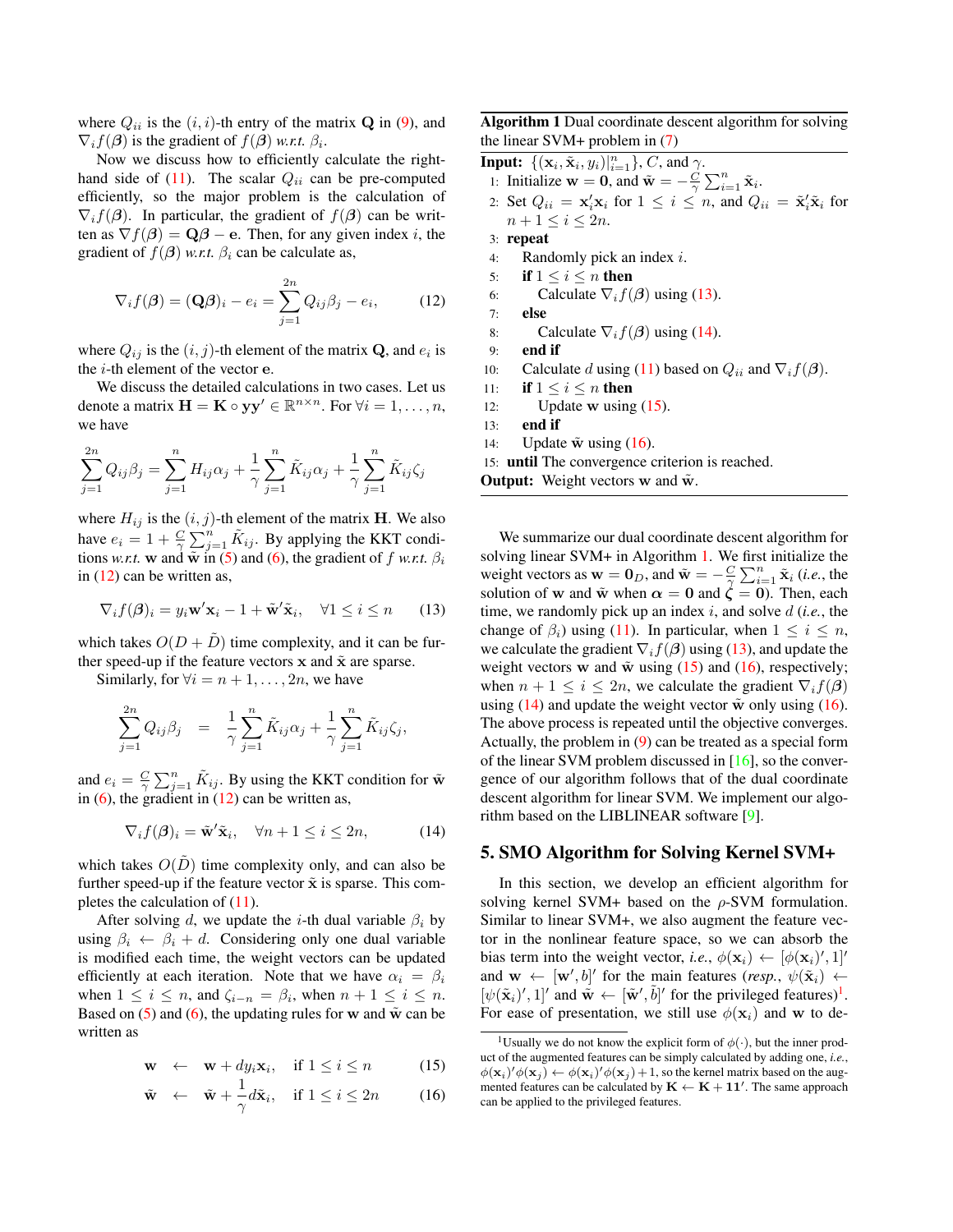note the nonlinear feature and weight vector for the main features (*resp.*,  $\psi(\tilde{\mathbf{x}}_i)$  and  $\tilde{\mathbf{w}}$  for privileged features) below.

Specifically, after using the augmented features, the decision function can be represented as  $f(\mathbf{x}) = \mathbf{w}'\phi(\mathbf{x})$ . We use the squared hinge loss for *ρ*-SVM, which leads to the *ℓ*<sup>2</sup> loss *ρ*-SVM formulation as follows,

$$
\min_{\mathbf{w}, b, \rho} \qquad \frac{1}{2} \|\mathbf{w}\|^2 + \frac{1}{2} C \sum_{i=1}^n \xi_i^2 - \rho \tag{17}
$$
\n
$$
\text{s.t.} \qquad y_i(\mathbf{w}'\phi(\mathbf{x}_i)) \ge \rho - \xi_i.
$$

By replacing each slack variable  $\xi$ <sub>*i*</sub> with the slack func- $\text{tion } \xi(\tilde{\mathbf{x}}_i) = \tilde{\mathbf{w}}' \psi(\tilde{\mathbf{x}}_i)$ , we arrive at the primal form of  $\ell_2$ -SVM+ as follows,

$$
\min_{\tilde{\mathbf{w}}, \mathbf{w}, \rho} \frac{1}{2} (||\mathbf{w}||^2 + \gamma ||\tilde{\mathbf{w}}||^2) + \frac{1}{2} C \sum_{i=1}^n (\tilde{\mathbf{w}}' \psi(\tilde{\mathbf{x}}_i))^2 - \rho
$$
  
s.t.  $y_i(\mathbf{w}' \phi(\mathbf{x}_i)) \ge \rho - \tilde{\mathbf{w}}' \psi(\tilde{\mathbf{x}}_i).$  (18)

Now we derive the dual form of our *ℓ*2-SVM+ formulation in (18). By introducing dual variables  $\alpha_1, \ldots, \alpha_n$  for the constraints in  $(18)$ , we write its Lagrangian as follows,

$$
\mathcal{L} = \frac{1}{2} \left( \|\mathbf{w}\|^2 + \gamma \|\tilde{\mathbf{w}}\|^2 \right) + \frac{1}{2} C \sum_{i=1}^n \left( \tilde{\mathbf{w}}' \psi(\tilde{\mathbf{x}}_i) \right)^2 - \rho \tag{19}
$$

$$
- \sum_{i=1}^n \alpha_i \left( y_i(\mathbf{w}' \phi(\mathbf{x}_i)) - \rho + \tilde{\mathbf{w}}' \psi(\tilde{\mathbf{x}}_i) \right),
$$

Let us denote a vector  $\boldsymbol{\alpha} = [\alpha_1, \dots, \alpha_n]'$ . By setting the derivatives of (19) *w.r.t.* to the primal variables  $\mathbf{w}, \tilde{\mathbf{w}}, \rho$ to zeros, we obtain the constraint  $\alpha'$ **1** = 1 as well as two **KKT** conditions for **w** and  $\tilde{\mathbf{w}}$  as,

$$
\mathbf{w} = \sum_{i=1}^{n} \alpha_i y_i \phi(\mathbf{x}_i), \qquad (20)
$$

$$
\tilde{\mathbf{w}} = \sum_{i=1}^{n} \alpha_i (\gamma \mathbf{I} + C\mathbf{P} \mathbf{P}')^{-1} \psi(\tilde{\mathbf{x}}_i), \qquad (21)
$$

where  $\mathbf{P} = [\psi(\tilde{\mathbf{x}}_1), \dots, \psi(\tilde{\mathbf{x}}_n)]$  is the data matrix of privileged features in the nonlinear feature space.

Substituting the two equations in  $(20)$  and  $(21)$  into the Lagrangian in  $(19)$ , we arrive at the dual form of  $(18)$ ,

$$
\min_{\alpha} \quad \frac{1}{2} \alpha' (\mathbf{H} + \mathbf{G}) \alpha \tag{22}
$$
\n
$$
\text{s.t.} \quad \mathbf{1}' \alpha = 1, \quad \alpha \ge 0,
$$

where  $G = P' (\gamma I + CPP')^{-1} P$ ,  $H = K \circ (yy')$ , and **K** is the kernel matrix of augmented main features with  $K_{ij} = \phi(\mathbf{x}_i)' \phi(\mathbf{x}_j)$  being its  $(i, j)$ -th element. Based on the equation  $(\gamma \mathbf{I} + C\mathbf{P}\mathbf{P}')^{-1}\mathbf{P} = \mathbf{P}(\gamma \mathbf{I} + C\mathbf{P}'\mathbf{P})^{-1}$ , we have  $G = P'P (\gamma I + CP'P)^{-1} = \tilde{K} (\gamma I + C\tilde{K})^{-1}$ , Algorithm 2 Algorithm for solving the *ℓ*2-SVM+ problem in (18)

**Input: K***,*  $\tilde{\mathbf{K}} \in \mathbb{R}^{n \times n}$ *, C,* and  $\gamma$ .

- 1: Calculate  $\mathbf{G} = \frac{1}{C}\mathbf{I} \frac{1}{C}$  $\left( \mathbf{I} + \frac{C}{\gamma} \tilde{\mathbf{K}} \right)^{-1}$ .
- 2: Set  $Q = H + G$ , and  $\nu = 1/n$ .
- 3: Obtain  $\alpha$  by solving the problem in (23) with the oneclass SVM solver in LIBSVM.
- Output: Dual variable vector *α*.

where  $\bf{K}$  is the kernel matrix of augmented privileged features with  $\tilde{K}_{ij} = \psi(\mathbf{x}_i)' \psi(\mathbf{x}_j)$  being its  $(i, j)$ -th element. By further applying the Woodbury Identity, we obtain  $G =$  $\frac{1}{C}$ **I**  $-\frac{1}{C}$  $\left( \mathbf{I} + \frac{C}{\gamma} \tilde{\mathbf{K}} \right)^{-1}$ .

Note the problem in  $(22)$  is a quadratic programming problem with the number of dual variables being *n*, which is only half number of variables in the dual form of the original SVM+ method in (4). Moreover, the constraints in (22) are also simpler, so it can be solved by using the efficient SMO algorithm. Actually, the problem in  $(22)$  shares a similar form with one-class SVM in the LIBSVM software [1]. In particular, we write the dual form of one-class SVM as follows (Eqn.  $(8)$  in  $[1]$ ),

$$
\min_{\alpha} \quad \frac{1}{2} \alpha' \mathbf{Q} \alpha \tag{23}
$$
\n
$$
\text{s.t.} \quad \mathbf{1}' \alpha = \nu n, \quad 0 \le \alpha \le 1,
$$

where  $Q$  is the kernel matrix in one-class SVM,  $\nu$  is a predefined parameter, *n* is total the number of training samples. Note the constraints  $\alpha \ge 0$  and  $1'\alpha = 1$  in (22) imply  $0 \le \alpha \le 1$ . By setting  $\mathbf{Q} = (\mathbf{H} + \mathbf{G})$  and  $\nu = \frac{1}{n}$ , the dual problem of  $\ell_2$ -SVM+ in (22) can be converted to the optimization problem in (23). Therefore, we ignore the details of the SMO algorithm here, and employ the SMO implementation in LIBSVM to solve our *ℓ*2-SVM+ problem.

The detailed algorithm for solving *ℓ*2-SVM+ is described in Algorithm 2. We first calculate the matrix **G** using the kernel matrix of privileged features. Then we call the one-SVM solver in LIBSVM to obtain the dual variable vector  $\alpha$ . Finally, the decision function can be written as  $f(x) =$  $\sum_{i=1}^{n} \alpha_i y_i \phi(\mathbf{x}_i)' \phi(\mathbf{x})$ , where **x** is the test sample, and  $\phi(\cdot)$ is the augmented nonlinear feature vector.

Although in our algorithm a matrix inverse operator is involved when calculating the matrix **G**, the size of **G** is only  $n \times n$ , and the subsequent QP problem is also only with *n* dual variables. With the excellent implementation of matrix inverse function such as that in MATLAB, and the SMO implementation in LIBSVM, our algorithm is much faster than the existing SVM+ solver [26] in practice.

Moreover, in some scenarios such as multi-instance learning using privileged information [25], it often needs to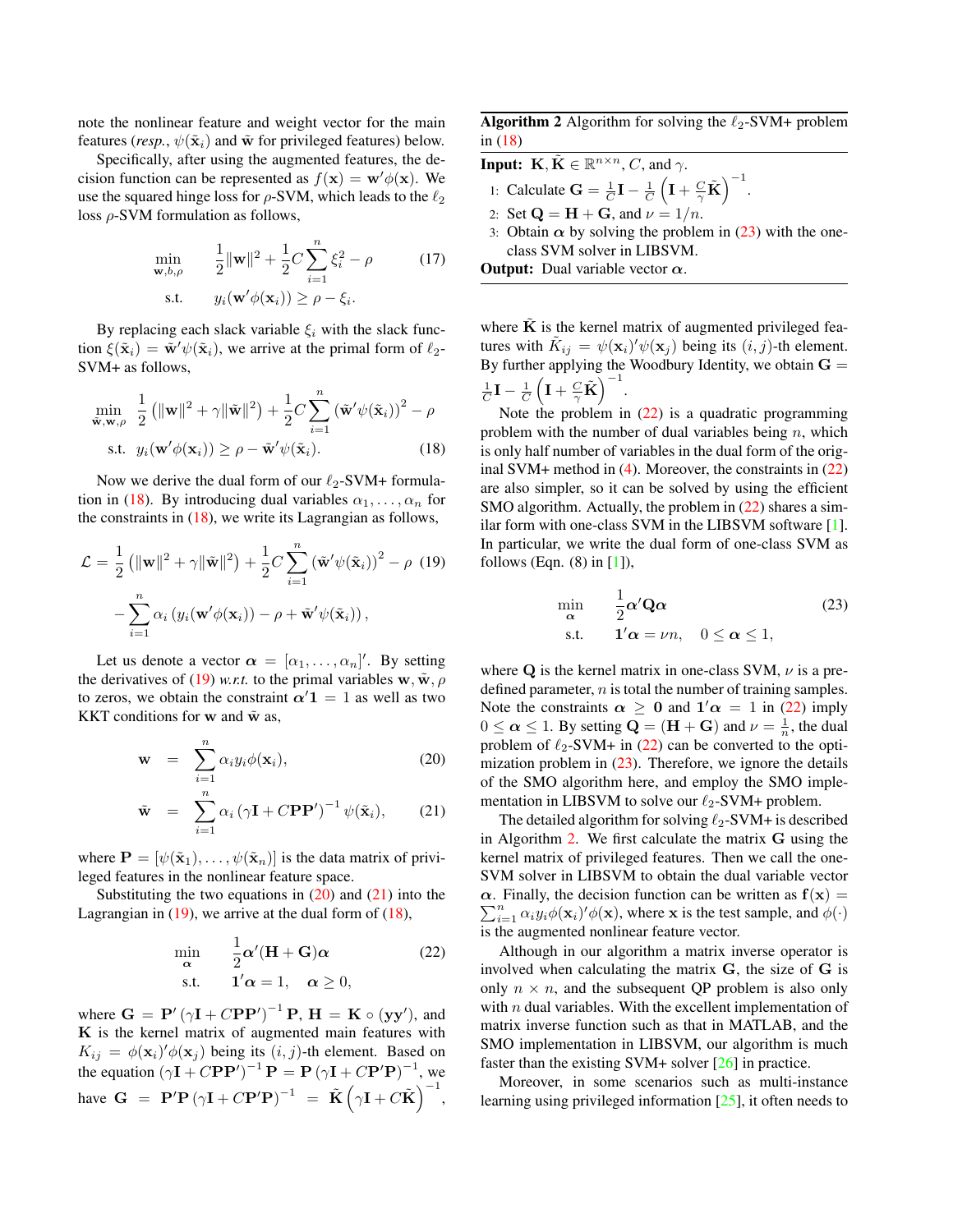iteratively solve the SVM+ problem. In this case, after calculating the matrix inverse, we only need to iteratively solve the one-class SVM, which is much more efficient than the traditional method which needs to iteratively optimize a QP problem for solving the SVM+ problem (see Section 6.2).

### 6. Experiments

In this section, we evaluate the efficiency of our proposed two algorithms for linear and kernel SVM+, and compare them with the existing SVM+ solvers for the image classification and web image retrieval tasks. Considering we solve two variants of SVM+ instead of the original SVM+ formulation, we also report the classification/retrieval performance for comparisons.

#### 6.1. Image Classification

We conduct the experiments for two image recognition tasks: digit recognition and scene recognition.

Datasets: In the digit classification task, Vapnik and Vashist [32] have shown that the additional textual descriptions in training data are helpful for learning a better classifier. We employ the benchmark MNIST+ dataset used in [32, 26] for classifying the images as two digits "5" and "8". The dataset is constructed by using a subset of the MNIST dataset containing the images of the digits "5" and "8". It is split into a training set of 100 images (50 images with digit "5", and 50 images with digit "8"), a validation set of 4*,* 002 images, and a test set of 1*,* 866 images. All the images are resized into  $10 \times 10$  pixels, and the 100-d vector of raw pixels is used as the main feature vector for each image. Each training image is additionally supplied with a poetic description (see [32] for the examples), which is converted into a 21-d textual feature vector, and used as the privileged information in SVM+.

For the scene recognition task, we employ the Scene-15 dataset[22], which contains 4*,* 485 images of 15 different scenes. We split the data into three sets: 300 images as the training set, 40% images as the test set, and the rest as the validation set. We downsample all the images by factor 3, because small images are preferred in real-world applications for saving the storage of visual data at test time. The CNN features [19] are extracted with the CAFFE framework [18], which has shown good performance in various visual recognition tasks. During training, the CNN features extracted from the original images are treated as privileged information, and the CNN features extracted from the downsampled images as the main features. The experimental setting is inspired by  $[6]$ , where high-resolution images yield superior performance than low-resolution images for standard vision tasks. PCA is applied on two types of features to obtain 100-d compact representations.

Baselines: In our experiments, we consider two settings, the linear case and the nonlinear case. In the linear case,

there is no solver specifically designed for linear SVM+. So we mainly compare our method with the following two baselines,

- *•* LIBLINEAR: The standard linear SVM without using privileged information implemented in LIBLIN-EAR [9]. We include it as a baseline for investigating the effectiveness of our linear SVM+ formulation.
- *•* gSMO: The SMO-style algorithm for solving SVM+ in the dual form, which is proposed in  $[26]$ . We use the released C++ implementation from the authors.

Note that the gSMO method was designed for solving kernel SVM+, but it can still take the feature vectors as the input. So we also include it as a baseline for the linear case.

For the nonlinear case, the Gaussian kernel is used for all the methods, in which the bandwidth parameter is set as the mean of distances between all training samples by default. Besides the aforementioned gSMO method, we also compare our  $\ell_2$ -SVM+ method with the existing state-of-theart solvers of SVM+, and also include the standard SVM solved by LIBSVM as a baseline for investigating the effectiveness of SVM+.

- SVM: The standard SVM without using privileged information, whihc is solved by using LIBSVM [9]. We include it as a baseline for investigating the effectiveness of our *ℓ*2-loss SVM+ formulation.
- *•* CVX-SVM+: An implementation based on the CVX optimization toolbox provided in [24]. It directly solves the quadratic programming problem in (4) using the QP solver in CVX.
- MAT-SVM+: We additionally include the QP solver implemented in MATLAB R2014b as a baseline, and employ it to solve the QP problem in (4).

For all methods, the tradeoff parameters are determined based on the validation set. One-vs-all strategy is used on the Scene-15 dataset, which contains 15 classes. The classification accuracy on the test set is reported for performance evaluation. The training time of all methods is measured on a workstation with Intel i7-3770K CPU@3.50GHz.

#### 6.1.1 Experiments on Linear SVM+

Experimental results: The classification accuracies and training time of all methods on two datasets are summarized in Table 1. In terms of the classification accuracy, we observe that both our linear SVM+ algorithm and gSMO achieve better results than the baseline linear SVM method, which demonstrates the effectiveness of exploiting the poetic description as privileged information for improving the image based digit recognition task. Our method achieves slight better results than the gSMO method, possibly because we use a new variant of SVM+, and our dual coordinate descent algorithm guarantees the optimal solution.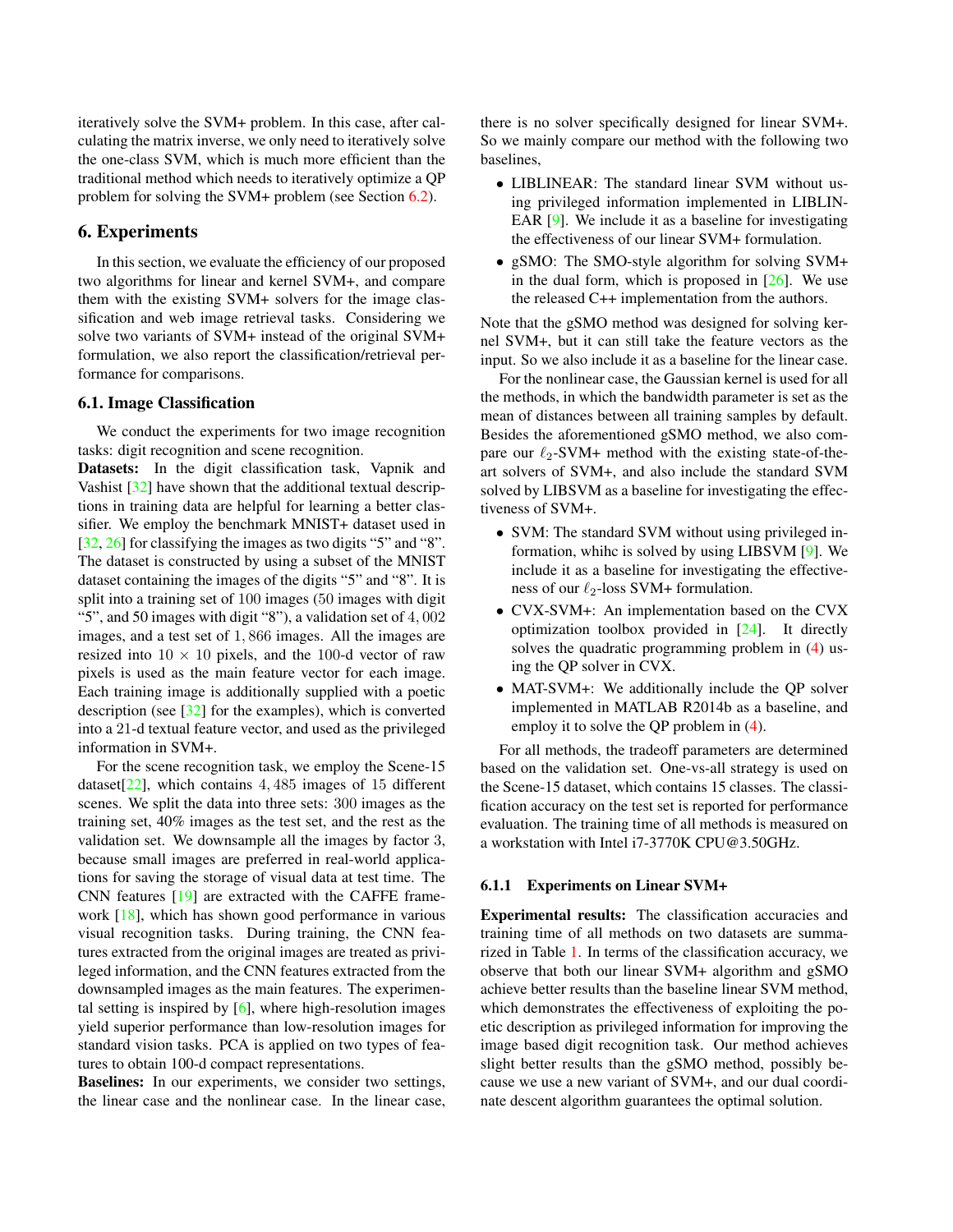| nighlighted in boldface. |                                       |  |        |                                          |          |      |
|--------------------------|---------------------------------------|--|--------|------------------------------------------|----------|------|
|                          |                                       |  | MNIST+ |                                          | Scene-15 |      |
|                          |                                       |  |        | $ Accuracy Time (ms)  Accuracy Time (s)$ |          |      |
|                          | <b>SVM</b>                            |  | 81.73  | 0.6                                      | 77.56    | 0.76 |
|                          | $\sqrt{sVM+}\sqrt{\frac{gSMO}{Ours}}$ |  | 84.35  | 72.1                                     | 78.05    | 2.52 |
|                          |                                       |  | 84.62  | 9.5                                      | 78.10    | 0.87 |

Table 1. Accuracies (%) and training time of all methods on the MNIST+ and Scene-15 datasets in linear case. Our results are highlighted in boldface.



Figure 1. The accuracies (Figure (a)) and the training time (Figure (b)) of different methods for solving linear SVM+ when using different number of training samples on the Scene-15 dataset.

In terms of the training time, both SVM+ algorithms are slower than the baseline linear SVM, because that more complicated objective functions are used to incorporate privileged information. Our new dual coordinate descent algorithm for linear SVM+ is much faster than gSMO, which generally takes only a bit more training time than the linear SVM as shown in Table 1.

Results using different number of training samples: We further take the Scene-15 dataset to investigate the accuracies and efficiency of different methods *w.r.t.* different number of training samples. Similarly as in [32, 26], we randomly sample 40%*,* 50%*,* 60%*,* 70%*,* 80% and 90% training samples for learning SVM and SVM+ classifiers. The experiments are repeated for 10 times, and we plot the average accuracies and training time of different methods in Figure 1. While the accuracies of all methods become higher when the number of training data increases, our linear SVM+ algorithm consistently outperforms the linear SVM method, and generally achieves slight better performance than the gSMO method. In term of the training time, it can be observed that the training time of our method increases linearly *w.r.t.* the number of training samples, and is several times faster than the baseline gSMO method.

Convergence: As mentioned in Section 4, our algorithm can be treated as a special form of the linear SVM discussed in [16]. So it shares the similar convergence property as the dual coordinate descent algorithm for linear SVM. To verify the convergence of our algorithm, in Figure 2, we take the MNIST+ dataset as an example to plot the objective values of our algorithm when the number of iterations<sup>2</sup> increases. It can be observed that our algorithm converges well. The





Figure 2. The objective of our coordinate descent algorithm for linear SVM+ on MNIST+ dataset.

objective value decreases very fast within the first ten iterations, and continues to decrease as the number of iterations increases.

#### 6.1.2 Experiments on Kernel SVM+

Experimental results: We report the classification accuracies and training time of all methods on two datasets when using the Gaussian kernel in Table 2. On the MNIST+ dataset, we observe that the SVM+ algorithms again achieve better results than the baseline SVM algorithm, due to the utilizing of poetic descriptions as privileged information. However, on the Scene-15 dataset, gSMO and CVX-SVM+ are worse than the standard SVM method. Our  $\ell_2$ -SVM+ algorithm achieves better result than the baseline algorithms, showing our new formulation for kernel SVM+ is effective for the scene classification problem on this dataset.

In terms of the training time, we observer that our newly proposed algorithm is the most efficient one among all SVM+ algorithms, and generally achieves order-ofmagnitude speedup over the second fastest algorithm (MAT-SVM+ on the MNIST+ dataset, and gSMO on the Scene-15 dataset). The results demonstrate the efficiency of our new reformulation of kernel SVM+. With the reformulation, we convert it as a one-class SVM problem, and take advantage of the existing state-of-the-art SMO implementation in LIB-SVM to solve it.

Results using different number of training samples: Similarly as for the linear case, in Figure 3, we take the Scene-15 dataset to plot the classification accuracies and training time of different methods by using different percentages of training data. The CVX-SVM+ method is not included when reporting the training time for better visualization. We observe that our *ℓ*2-SVM+ algorithm outperforms other SVM+ algorithms in terms of both classification accuracy and efficiency when varying the number of training samples.

## 6.2. Web Image Retrieval

In this subsection, we demonstrate the advantage of our *ℓ*2-SVM+ algorithm for solving the multiple instance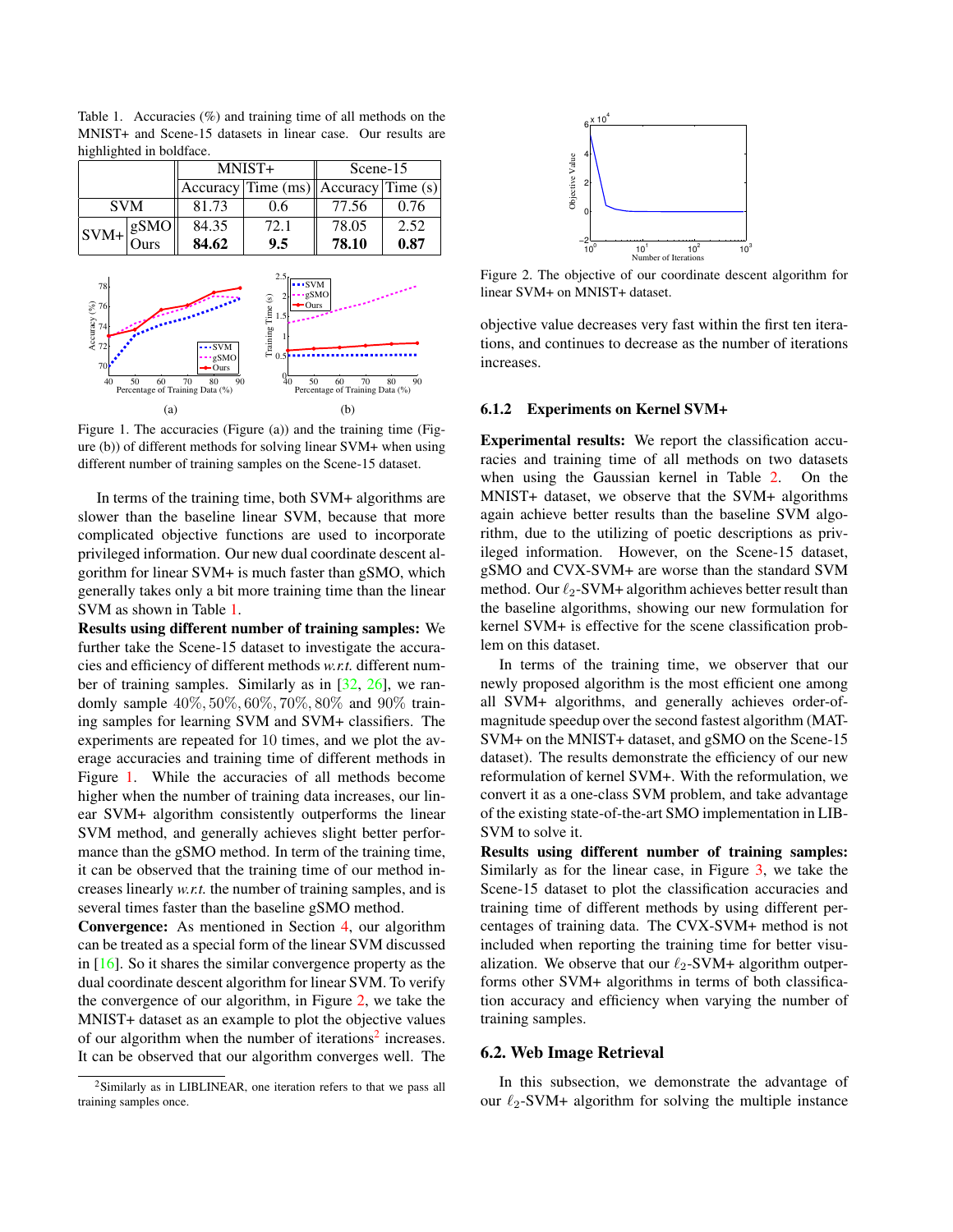|                                                                                                                                                                                                                                                                                                                                                           |            | MNIST+ |           | Scene-15 |         |  |
|-----------------------------------------------------------------------------------------------------------------------------------------------------------------------------------------------------------------------------------------------------------------------------------------------------------------------------------------------------------|------------|--------|-----------|----------|---------|--|
|                                                                                                                                                                                                                                                                                                                                                           |            | Acc.   | Time (ms) | Acc.     | Time(s) |  |
|                                                                                                                                                                                                                                                                                                                                                           | <b>SVM</b> |        | 0.7       | 78.79    | 0.80    |  |
|                                                                                                                                                                                                                                                                                                                                                           | gSMO       |        | 78.8      | 77.91    | 9.23    |  |
|                                                                                                                                                                                                                                                                                                                                                           | CVX-SVM+   | 93.14  | 767.7     | 78.32    | 47.16   |  |
| $SVM+$                                                                                                                                                                                                                                                                                                                                                    | MAT-SVM+   | 93.14  | 54.9      | 79.38    | 12.07   |  |
|                                                                                                                                                                                                                                                                                                                                                           | Ours       | 93.15  | 1.3       | 80.57    | 1.08    |  |
| 82 <sub>0</sub><br><b>SVM</b><br>80<br>gSMO<br>Training Time (s)<br>10<br>MAT-SVM+<br>Accuracy $\frac{6}{3}$<br>Accuracy $\frac{76}{4}$<br>•Ours<br>-SVM<br>-gSMO<br>5<br>MAT-SVM+<br>CVX-SVM+<br>72<br>Ours<br>$^{70^\mathrm{o}}_{40}$<br>60<br>60<br>80<br>100<br>100<br>80<br>40<br>Percentage of Training Data (%)<br>Percentage of Training Data (%) |            |        |           |          |         |  |
|                                                                                                                                                                                                                                                                                                                                                           | (a)        |        | (b)       |          |         |  |

Table 2. Accuracies (%) and training time of all methods on the MNIST+ and Scene-15 dataset using the Gaussian kernel. Our results are highlighted in boldface.

Figure 3. The accuracies (Figure (a)) and training time (Figure (b)) of different methods for solving kernel SVM+ when using different number of training samples on the Scene-15 dataset.

learning using privileged information problem. We employ the mi-SVM-PI algorithm proposed in [25] to evaluate different SVM+ solvers. The mi-SVM-PI algorithm needs to iteratively solves the SVM+ problem, and simultaneously infer the labels for training samples under MIL constraints. We compare the mi-SVM-PI method based on our *ℓ*2-SVM+ algorithm, with their original implementation based on MATALB.

Experimental setting: It has been shown that the textual descriptions associated with the web images are effective for learning better classifiers using multiple instance learning approaches [23, 25]. Following [23, 25], we employ the NUS-WIDE web image dataset, which contains 269*,* 648 web images crawled from the image sharing website *Flickr*. It is officially split into a training set of 60% images, and test set of 40% images. All the images are accompanied with textual tags provided by *Flickr* users. The test images are annotated for 81 concepts. Similarly as in [23], we extract the DeCAF<sub>6</sub> features [8], which leads to a 4096-dim feature vector for each web image. For the training data, we also extract a 200-dim term frequency feature from the associated textual tags of each image, and use it as the privileged information. 25 positive bags (*resp.*, negative bags) are constructed with each bag containing 15 relevant images (*resp.*, irrelevant images) as the training data for each concept. The Gaussian kernel is used for the visual features, and linear kernel is used for the textual features. The image retrieval performance is evaluated on the test set, in which only the visual features are extracted. The average precision based on the top-ranked 100 test images is used for performance evaluation, and the mean average precision (MAP)

|  | Table 3. MAP $(\%)$ and training time (s) of different methods on |  |
|--|-------------------------------------------------------------------|--|
|  | the NUS-WIDE dataset. Our results are highlighted in boldface.    |  |

|           |            | <b>MAP</b> | Time(s) |
|-----------|------------|------------|---------|
|           | <b>SVM</b> | 54.41      | 9.80    |
| $SVM+$    | MAT-SVM+   | 55.63      | 204.10  |
|           | Ours       | 55.68      | 19.44   |
| mi-SVM-PI | MAT-SVM+   | 59.11      | 765.47  |
|           | Ours       | 59.43      | 24.26   |

over 81 concepts is reported. Moreover, the training time of all methods over 81 concepts is reported for efficiency evaluation.

Experimental results: We report the MAPs and training time of different methods in Table 3. From the table, we observe that the SVM+ methods using both solvers achieve better results than the standard SVM method, because of using additional textual information in the training process. Moreover, by incorporating the multi-instance learning approach, the MAPs of mi-SVM-PI method based on both solvers are further improved. In both cases, the methods based on our *ℓ*2-SVM+ achieve slight better results than the ones based on MAT-SVM+.

In terms of the efficiency, we observe that our *ℓ*2-SVM+ again achieves order-of-magnitude speed-up when compared with MAT-SVM+. When incorporating the multiinstance learning approach, the mi-SVM-PI based on our *ℓ*2-SVM+ uses only a bit more time than *ℓ*2-SVM+, because we only need to calculate the matrix inverse once for each concept, and iteratively solve the one-class SVM problem. In contrast, the mi-SVM-PI based on MAT-SVM+ needs to iteratively solve the QP problem introduced by the SVM+ problem. Therefore, our method is more than 30 times faster than MAT-SVM+ on the NUS-WIDE dataset.

## 7. Conclusion

In this paper, we have proposed two new algorithms for solving the linear and kernel SVM+. By reformulating the original SVM+ method, we obtain the dual problem with simpler constraints. Then we develop an efficient dual coordinate descent algorithm to solve the linear SVM+ problem. We also show that the kernel SVM+ using the *ℓ*2-loss can be converted to the one-class SVM problem, and thus can be efficiently solved by using the SMO algorithm implemented in the existing SVM solvers such as LIBSVM. Comprehensive experiments on three tasks have demonstrated the efficiency of our proposed algorithms for linear and kernel SVM+.

### Acknowledgement

The work is supported by the ERC Advanced Grant Varcity (#273940).